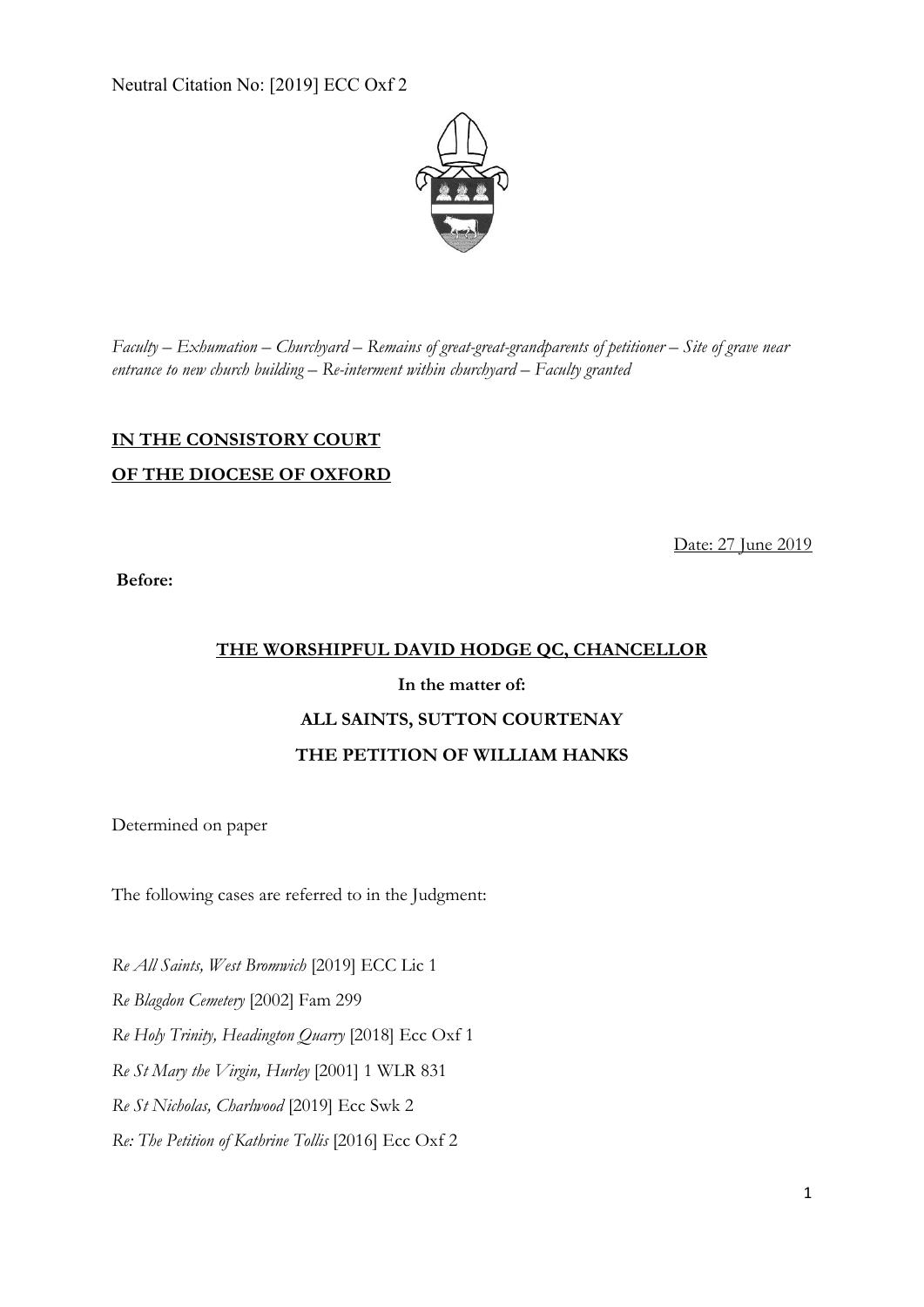### **JUDGMENT**

#### **Chancellor Hodge QC:**

1. On 10 April 2019 solicitors (Knights Plc) acting for Mr William Hanks, a long-standing resident of the village of Sutton Courtenay, lodged a petition seeking the disinterment of the remains of his great-great-grandparents, Mr Robert Hanks (who died on 6 April 1879 aged 63) and his wife, Mrs Mary Hanks (who died on 13 March 1910 aged 80), from a double grave in the churchyard of All Saints, Sutton Courtenay (marked by an inscribed stone cross on top of an inscribed plinth) and their re-interment in another available grave in the same churchyard. The existing grave lies to the north of the former church porch (now converted into a vestry). On 6 October 2017 the local planning authority granted permission for an extension on the north side of the church to provide a new kitchen, office, toilets and meeting room for the church, to be joined to the church building by way of a link from the eastern side of the existing vestry to the south-western corner of the new extension. The new facilities are intended to meet the needs of both the church and the local community. Faculty approval was granted (subject to conditions) on 7 September 2018. In a document uploaded to the online faculty system in support of the original faculty application and detailing the graves affected by the building project, the grave of the petitioner's great-great-grandparents (designated M2) is identified as "the only grave for which we are aware of any live family members". The petitioner did not object to any of the proposed works during the public consultation period, and he has been supportive of the building project, whilst expressing concerns from the outset about the impact on his ancestors' family grave. Works of excavation and construction are currently in progress.

2. According to *Pevsner: The Buildings of England: Berkshire* (ed. Geoffrey Tyack, Simon Bradley & Nikolaus Pevsner), 2010) at page 549 the village of Sutton Courtenay is "a large spread-out Thames side village, one of the most attractive in the county …". Its grade I listed medieval church is said to exhibit work from every period from the  $12<sup>th</sup>$  to the  $15<sup>th</sup>$  centuries. All Saints Church was one of only a very few churches accredited as a 'Place of Interest' by Visit England; and following the demise of that specific scheme, the church became an accredited Quality Assured Visitor Attraction from 2017. The churchyard contains a handsome chest tomb to the former Prime-Minister Herbert Henry Asquith and another to the writer Eric Blair (George Orwell). The church's visitor book provides evidence of people travelling from all over the world to see George Orwell's grave. The location also features in many published walks since the Thames National Path is nearby. On visiting the churchyard, the writer Bill Bryson commented, at page 123 of his book *Notes from a Small Island*, 1995: "How remarkable it is that in a single village churchyard you find the graves of two men of global stature". The existence of George Orwell's grave in particular attracts many international visitors to the location; and the new facilities will include display areas for local history/village memorabilia and George Orwell material.

3. The grave of Robert and Mary Hanks is situated a short distance from the western wall of the extension in an area of the churchyard which has been little-used for burials for much of the last century. During the building works the grave and its memorial stone will be temporarily fenced-off and protected from the building works. However, the petitioner is concerned that at the conclusion of the works the grave will be situated on an 'island' within the churchyard, with paths on three sides and the wall of the new extension on the fourth. Moreover, the grave will lie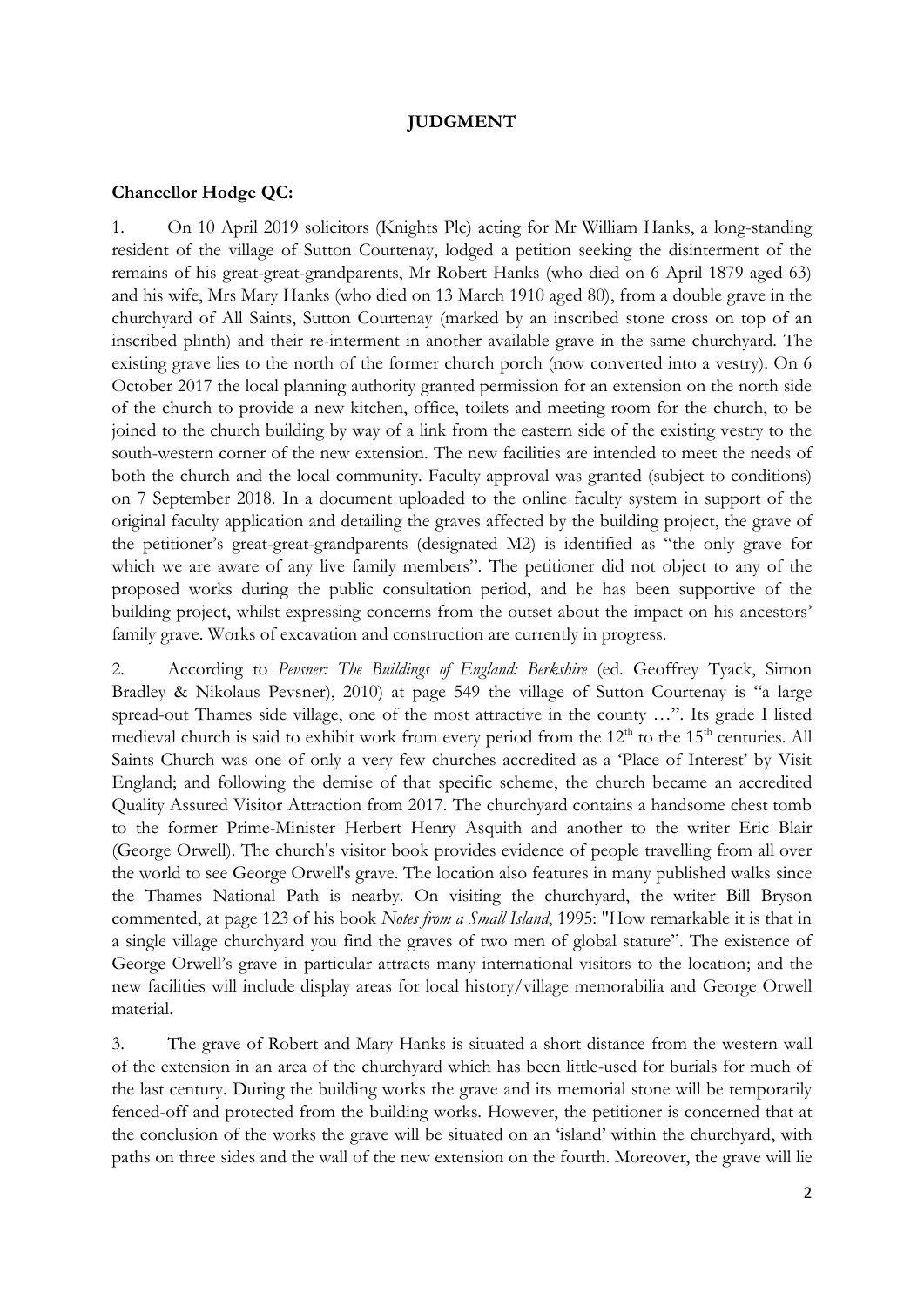on the route of a 'short-cut' between the external entrance to the new extension and the path to the north; and the petitioner no doubt fears that this will become a 'desire line'. In view of the popularity of the church and its churchyard with visitors, the petitioner's concerns cannot be discounted. Against that background, the petitioner wishes the grave of his great-greatgrandparents to be moved to another available double grave space within the churchyard next to the existing grave F10. The petitioner has contacted all of his relatives with whom he is in touch, including some in America and Australia. They are all in agreement with his petition. The petitioner recognises that there may be other descendants of his great-great-grandparents with whom he is not in touch, but this is only to be expected given that he is four generation removed from his great-great-grandparents.

4. The petitioner is said to be aware of the guidance of the Court of Arches in *Re Blagdon Cemetery* that permanence is the norm for Christian burial and that permission for exhumation is only granted exceptionally. In this context, the petitioner emphasises that his petition comes about because of changes that are being made within the churchyard by the church itself, without which there would be no need for the grave of his great-great-grandparents to be disturbed. Moreover, although the petitioner's proposal necessarily involves the exhumation of the remains of his great-great-grandparents and their re-interment elsewhere, in substance what is being proposed is the re-location of a grave within the same area of consecrated grounds in which it is currently located. It does not involve moving the remains from outside the area of consecrated ground wherein they currently rest and are protected. After the completion of the building extension, the setting of the grave will be permanently altered, being closely juxtaposed to the new extension. It is submitted that this in itself would for a reasonable basis for a petition to relocate the grave; but the petitioner's particular concern is the likelihood that people will walk across the grave to get to and from the extension. The petition is supported by the rector of the church and the PCC, and this is said to reflect its inherent reasonableness. It is submitted that a petition that is inherently reasonable and for which there is justification is one which should be granted by the court on the basis that it demonstrates circumstances which readily outweigh the general presumption against exhumation; and it is further submitted that the court should so order. The petitioner undertakes that the disinterment and subsequent re-interment of the remains will be conducted with due reverence and decency; and the petitioner recognises that it is appropriate for any faculty to be appropriately conditioned and, in particular, to require the grave to be re-located to the grave space next to F10, as indicated on the plan of Area F of the churchyard.

5. At a meeting held on 11 March 2019 the PCC unanimously agreed that the rector of the DAMASCUS benefice (who is also the Area Dean of Abingdon) should write to the Diocesan Registry in support of the petition. The rector's letter in support is dated 25 March 2019. In the course of addressing the background to the petition, the rector states that:

"… there is no doubt that the removal of the grave and headstone would facilitate access to the main entrance door to the extension".

The letter continues:

"I do not believe that this is a frivolous application but has been thought through seriously by Mr Hanks and his other relatives. I do not believe that it will have an unsettling effect on people living in the immediate neighbourhood of the churchyard as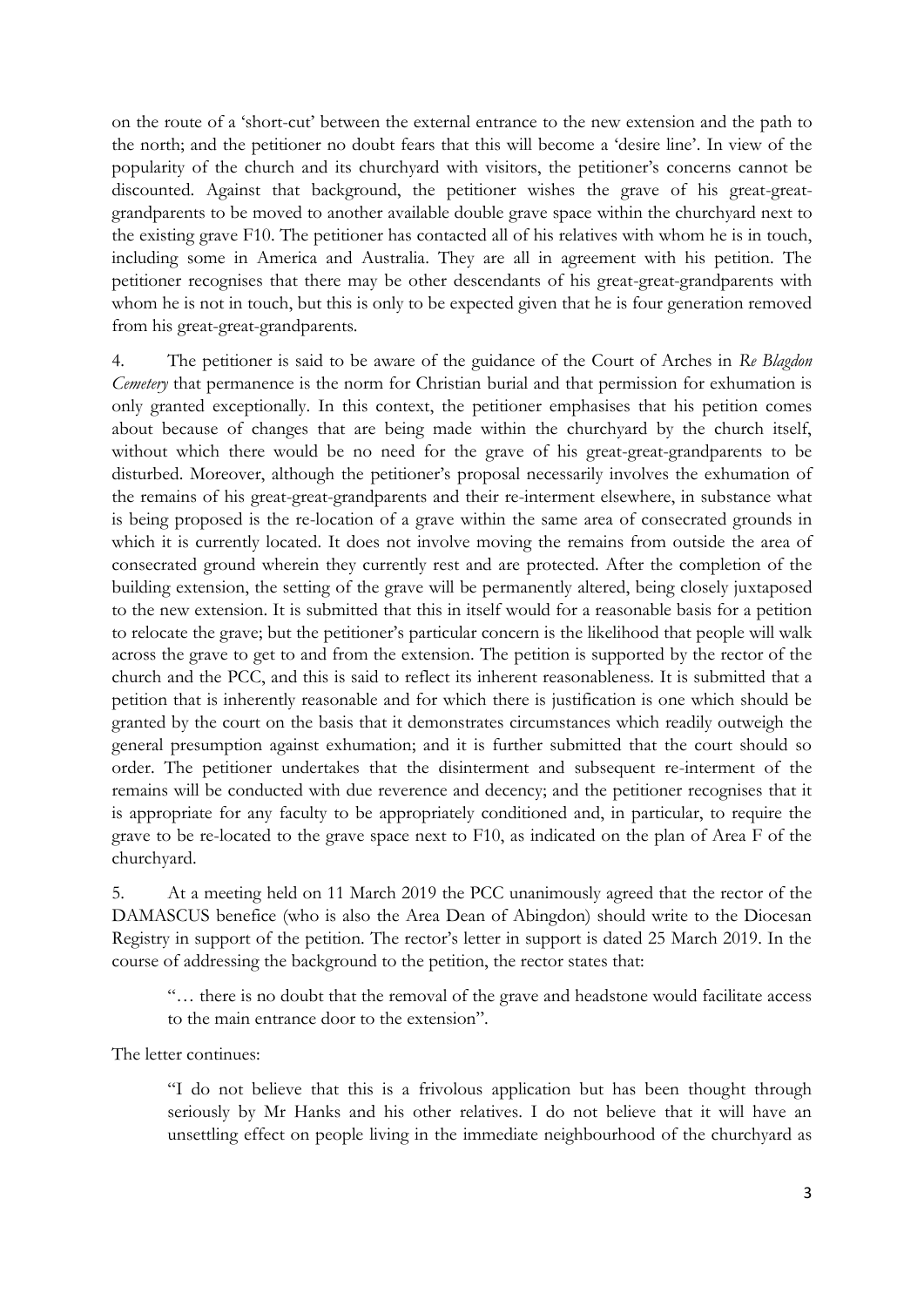the current location of the grave is not overlooked by any neighbouring property, unless they were to peer through the hedge, and that is also true for the vacant plot."

The rector points out that the churchyard has not been closed by Order in Council although new burials ceased in 1999 and only burials of ashes or in existing double plots have been carried out since then. However, there is one vacant burial plot in the churchyard (in area F, designated 10a) and the PCC would support the petition to use this vacant plot. The letter concludes:

"The Hanks family has a long connection with Sutton Courtenay through several generation and Mr Bill Hanks has a very strong emotional attachment to the churchyard as the resting place for many of his ancestors. He maintains several graves in the churchyard, including the one for Mr Robert and Mrs Mary Hanks. I have no doubt that the same care will be ongoing in the proposed new location. I also believe that supporting the application is in the best pastoral interests of Mr Hanks and the parish."

6. The petition was originally referred to my predecessor as Chancellor. On 17 April 2019 he commented that it was not obvious that the petition satisfied the test in *Re Blagdon Cemetery*, particularly in the light of his own judgment in *Re Holy Trinity, Headington Quarry*. McGregor Ch therefore did not consider the petition to be suitable for disposal by summarily granting a faculty; and he left it to me, as his successor, to decide what directions to give or how otherwise to dispose of the petition.

7. When the matter was referred to me, I requested (through the Registry) the following further information from the petitioner and the rector:

(1) How did the funeral care company that would undertake the exhumation and reinterment of the bodies of the petitioner's great-great-grandparents propose to carry out this task? Could the exhumation and re-interment be conducted in a dignified and seemly manner given that the coffins would presumably have disintegrated with the passing of the years?

(2) There were apparently ten other graves that were similarly affected? How old were they? Were any of them actively tended by relatives of those buried there? If this petition were to be granted, might it be likely to provoke any similar petitions? Would the removal of this one grave and its memorial stone enable the church to improve the arrangements for access to the new meeting room or confer any other tangible benefits on the parish?

8. In response, the Registry was informed by the petitioner's solicitors that the remains would be dug up by the parish's usual grave digger under the supervision of the rector and reputable local funeral directors who would supply a new coffin for the remains prior to their reinterment in the new burial plot in area F at a funeral service to be conducted in a seemly and dignified manner by the rector at which family members would be present. The rector informed the Registry that only a few of the other graves affected by the building works were under 100 years old, with the most recent burial having been in 1937, and that none of the graves was actively tended by relatives of the relevant deceased. The rector did not think that the grant of a faculty would be likely to provoke any similar petitions. The building works had been widely talked about across the community for many years and as part of the faculty process notices had been placed in the local press. No other family had come forward to express concern about any of the affected graves. The rector considered that the removal of this one grave and its memorial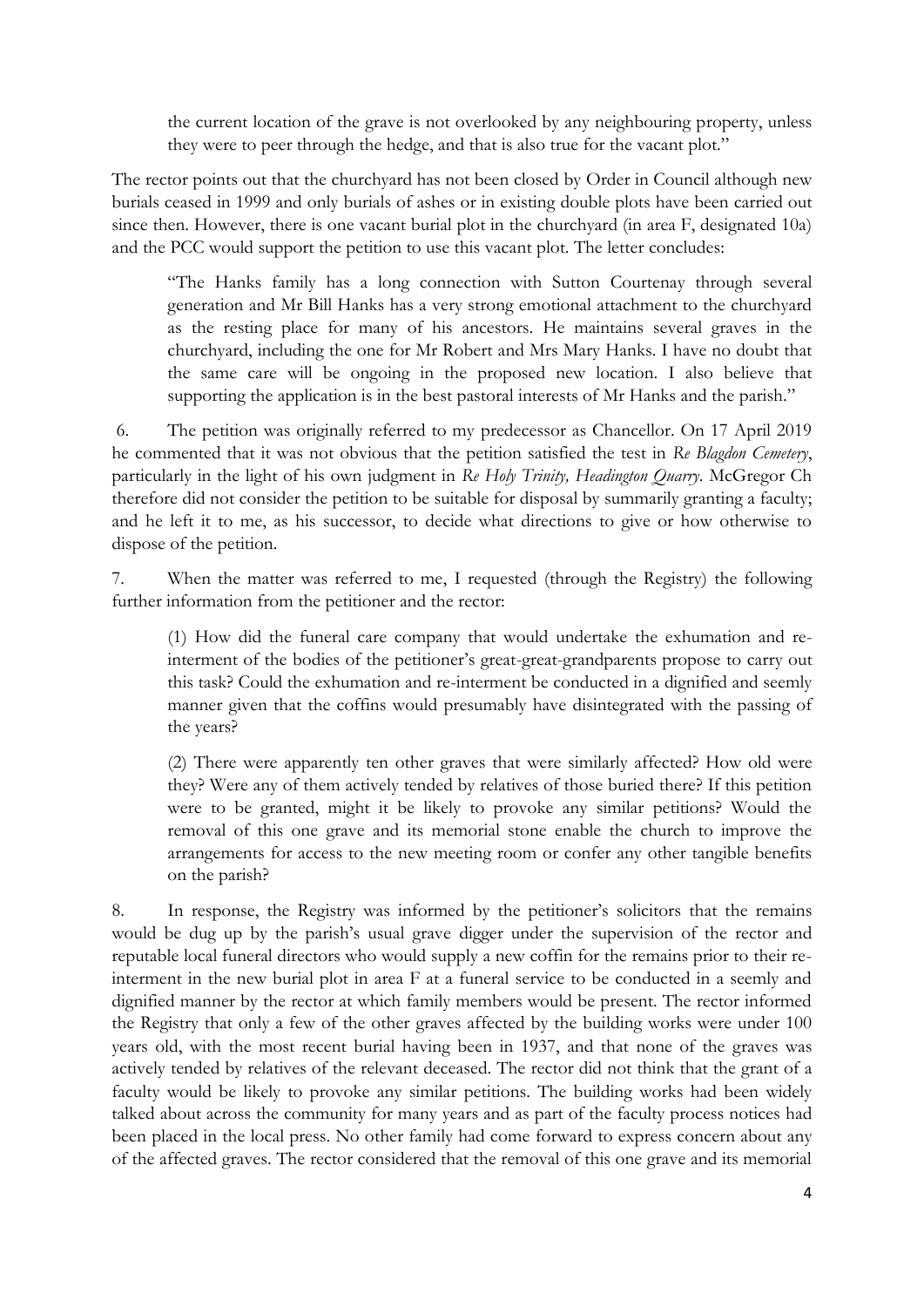stone would definitely enable the church to improve the arrangements for access to the new meeting room and to the church path alongside the building to access the east end of the churchyard. In terms of other tangible benefits, the grant of a faculty would enhance the church's relationship with the wider village community of which the petitioner was a very active member. The rector considered that it would definitely help the pastoral relationship between the church and the community and avoid any adverse publicity.

9. I am satisfied that I now have sufficient material before me to enable me to determine this petition. Pursuant to r 6.6 (3) (a) of the Faculty Jurisdiction Rules 2015 (as amended) I dispense with the giving of public notice of the petition because I am satisfied that after so many years since they were laid to rest, there are no near relatives of either of the deceased still living and that the petitioner is the only person who can reasonably be regarded as being concerned with the proposed exhumations of their human remains.

10. Against that background, I turn to consider the merits of the petition. I deal first with the case of *Re Holy Trinity, Headington Quarry* [2018] Ecc Oxf 1, a decision of this court (McGregor Ch). The case concerned the extensive reordering of a grade II listed church and the building of an extension in the churchyard to accommodate toilets, a kitchen, a store room, a meeting room and a refurbished choir vestry, vicar's vestry and toilet. The extension would be built over one known grave of a married couple, who had died in 1975 and 1980 respectively. The Chancellor was satisfied that, because the church extension would be built on piles, the grave would not be disturbed. A parishioner had come forward objecting to the extension being built over the grave. She did not state her relationship to the deceased beyond saying that they "are a branch of our family tree". Objections to building over the grave were also raised in some of the other letters of objection but not by any person claiming a family relationship with them. At paragraph 16 the Chancellor said that he understood the concerns that some people had about building over places where burials had taken place, but he made it clear that this was not uncommon. Very many churches had been extended, both in past centuries and in more recent times; and it was not infrequently the case that the only viable means of extending a church was to build over the places where burials had taken place. There had never been any general rule or principle that such building was forbidden. Having considered the Disused Burial Grounds Act 1884 and Section 18A of the Care of Churches and Ecclesiastical Jurisdiction Measure 1991, the Chancellor concluded that even if this were a case in which the strict provisions of the 1884 Act and section 18A of the 1991 Measure had applied (which it was not), the court would have been able to grant a faculty to permit the extension to be built. McGregor Ch did not accept – as some of the objectors had suggested – that building an extension to a church over a known burial place amounted to a 'desecration'. At paragraph 22, the Chancellor added that the result of an extension such as that proposed in the instant case was that a burial which was formerly outside the church building became a burial within the church building. If anything, being located within the church building was a more honoured place of burial than in the churchyard. It was certainly not a desecration. At paragraph 24 the Chancellor addressed objections relating to other known burials in the churchyard. He accepted that two other known graves were very close to walls of the proposed extension. He noted that the petitioners accepted the need to protect those graves during the building works, if necessary by temporarily removing memorials or parts of memorials to ensure that they were not at risk of being damaged. He considered that to be an entirely reasonable approach on the part of the petitioners; and he did not consider that the proximity of the two burials in question to the extension amounted to a reason for not permitting it if other factors indicated that it should, in the court's discretion, be permitted.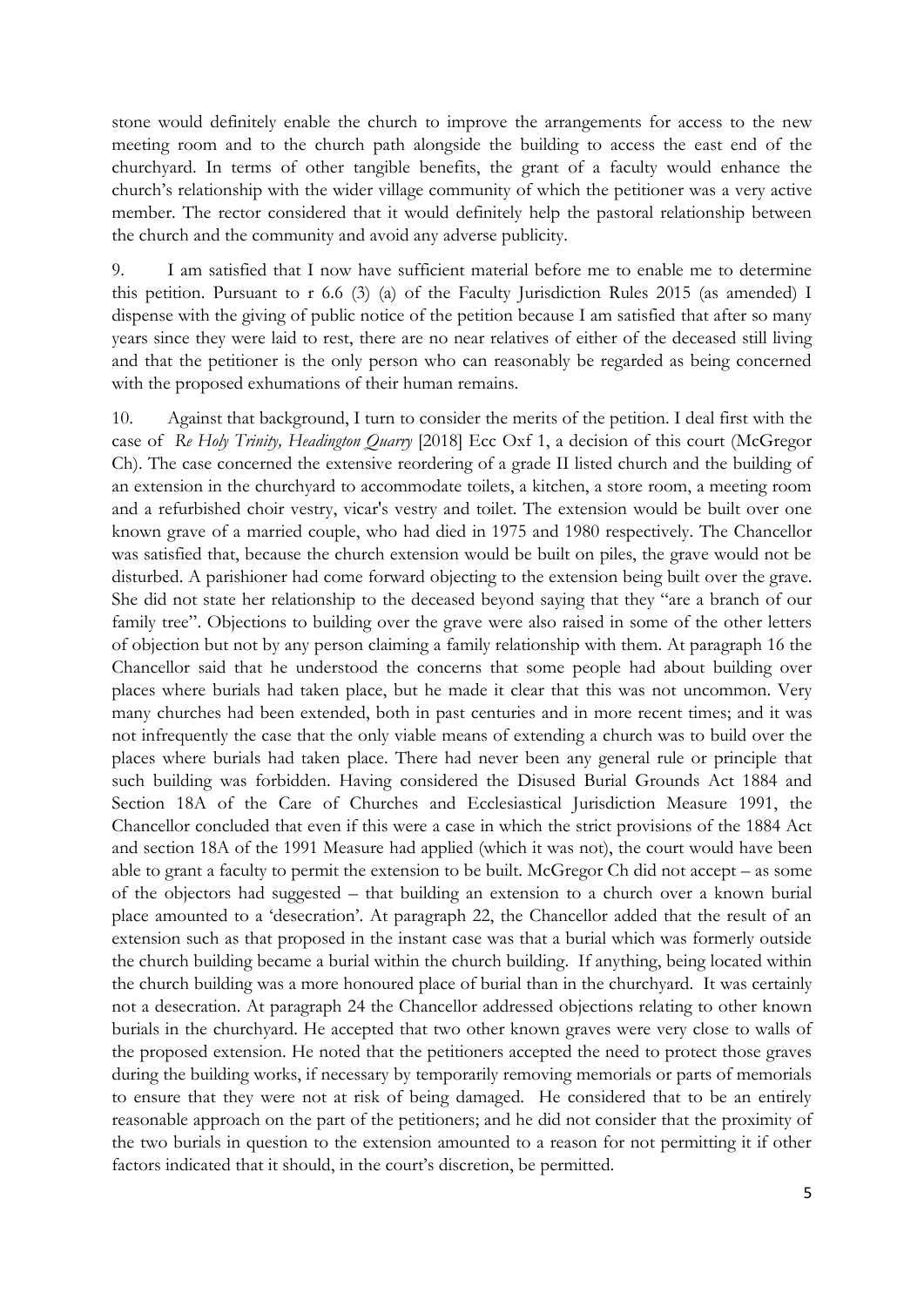11. In my judgment, *Re Holy Trinity, Headington Quarry* [2018] Ecc Oxf 1 is authority for the proposition that the existence of a burial place under a proposed building to be constructed on consecrated land is not necessarily a ground for refusing a faculty permitting the building works to take place. However, McGregor Ch was not considering an application to exhume any human remains affected by such building works nor, apparently, was this suggested as a condition of the grant of any faculty permitting the works. Whilst the decision is clearly of relevance to the present petition, it is not directly determinative of it.

12. I therefore turn to the approach which the Consistory Court is required to take when considering a petition for the exhumation of human remains, as laid down by the Court of Arches (Cameron QC, Dean of the Arches, Clark QC Ch and George QC Ch) in *Re Blagdon Cemetery* [2002] Fam 299. The court has a discretion but the starting-point in exercising that discretion is the presumption that Christian burial is permanent, that human remains should not be portable, and that a faculty for exhumation should only exceptionally be granted. The presumption of the permanence of Christian burial flows from the theological understanding that burial (or the interment of cremated remains) is to be seen as the act of committing the mortal remains of the departed into the hands of God, as represented by His Holy Church. Exhumation is to be 'exceptional', and the Consistory Court must determine whether there are special circumstances justifying the taking of that exceptional course in the particular case (the burden of establishing the existence of such circumstances being on the petitioner in the particular case in question). According to the Court of Arches (at paragraph 33):

"Exceptional means 'forming an exception' (*Concise Oxford Dictionary*, 8th ed (1990)) and guidelines can assist in identifying various categories of exception. Whether the facts of a particular case warrant a finding that the case is to be treated as an exception is for the chancellor to determine on the balance of probabilities."

It is for the petitioner to satisfy the court on the balance of probabilities that there are special circumstances which constitute good and proper reason for making an exception to the norm that Christian burial in ground which has been permanently set aside as sacred by the act of consecration of a bishop of the Church of England is final.

13. At paragraph 13 of his judgment in *Re: The Petition of Kathrine Tollis* [2016] Ecc Oxf 2 McGregor Ch summarised the guidelines provided by the Court of Arches as follows:

"a. Advancing years, deteriorating health and moving to a new area are not in themselves adequate reasons for permitting exhumation. Any medical reasons relied upon by a petitioner have to be very powerful indeed to create an exception to the norm of permanence, for example, serious psychiatric or psychological problems where medical evidence demonstrates a link between that medical condition and the question of location of the grave of a deceased person to whom the petitioner had a special attachment.

b. The passage of a substantial period of time since burial will not in itself be fatal to a petition, although it might be potentially relevant in assessing the genuineness of the petitioner's case.

c. Since double and triple graves in which the remains of members of the same family could be buried together were to be encouraged, the bringing together of family members' remains in a single grave can provide special reasons for permitting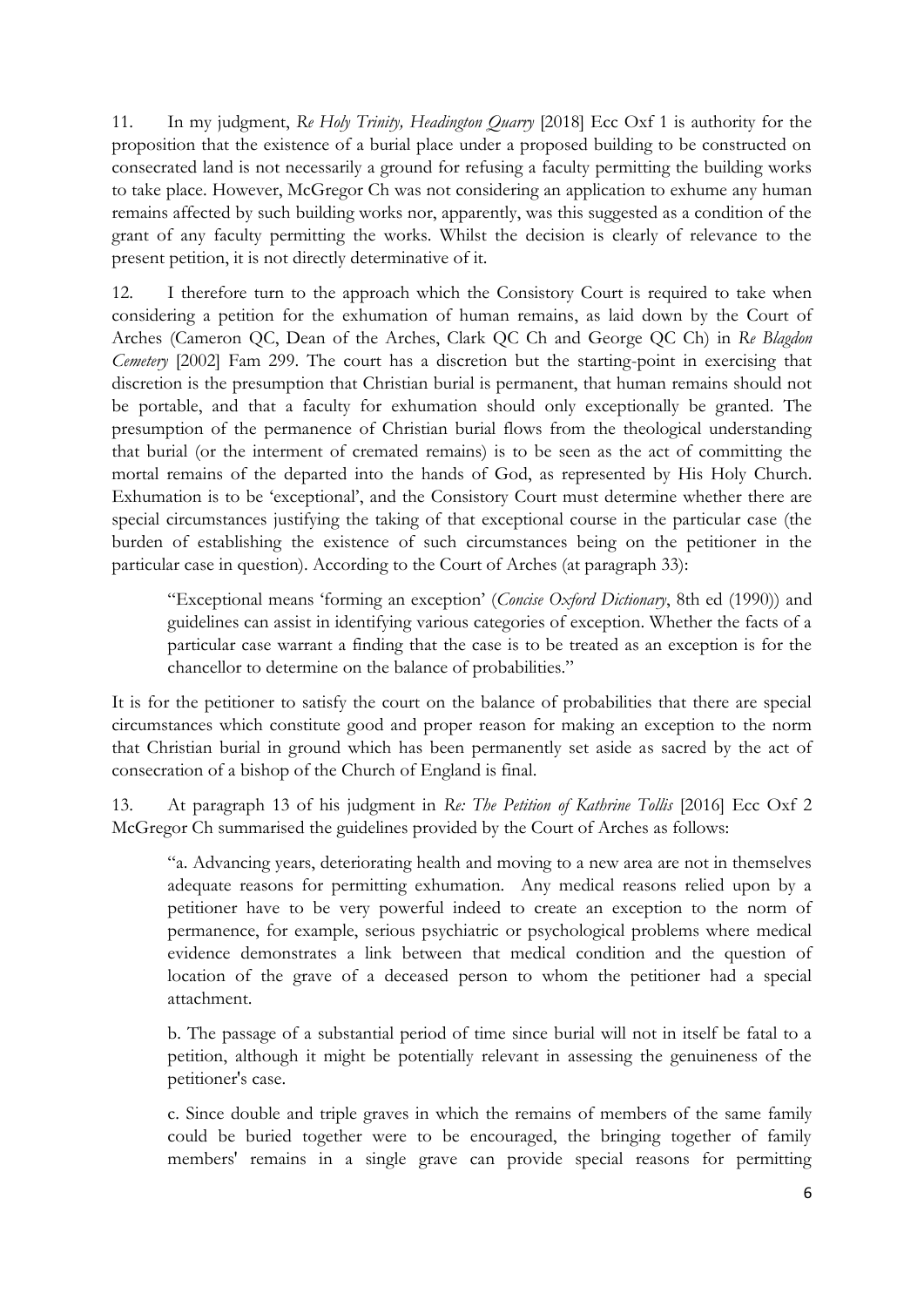exhumation despite the lapse of a long period of time since burial. But where no burial had yet occurred in a family grave clear evidence as to the existence of a legal right to such a grave would be required to justify exhumation.

d. Although mistake as to the location of the grave or, in certain circumstances, as to the significance of burial in consecrated ground could be a good and proper reason, mere change of mind as to the place of burial by those responsible for the interment could not.

e. Although the views of close relatives were a very significant factor, the amount of local support for the petition would normally be irrelevant.

f. In view of the desirability of securing equality of treatment between petitioners so far as circumstances permitted, the court has to take into account the impact its decision is likely to have on other similar petitions. The Court of Arches referred to 'the desirability of securing equality of treatment, so far as circumstances permit it, as between petitioners'."

14. These guidelines are helpful but of limited assistance on the facts of this particular petition. Guideline (a) is not relevant. I am in no doubt about the genuineness of this petition; and am I satisfied that *Blagdon* guideline (b) is no reason to refuse it. Although the two burials took place 140 and 109 years ago, the passage of a substantial period of time since burial will not in itself be fatal to a petition. In *Re St Mary the Virgin, Hurley* [2001] 1 WLR 831 Boydell QC Ch (sitting in this Court) allowed the remains of a Brazilian national hero to be removed for reinterment in consecrated ground in Brazil after the passage of 177 years. Moreover, the petitioner has acted promptly in presenting this petition (on 10 April 2019) following the grant of the relevant faculty for the building works (on 7 September 2018). Guideline (c) is not relevant. As to Guideline (d), this petition is not presented as a case of 'mistake'; and it is certainly not a case of 'mere change of mind'. Guideline (e) is satisfied, although this is not determinative. However, it does seem to me that the pastoral and practical benefits identified by the rector are relevant considerations which lend some support to the petition. As for guideline (f), the circumstances of this particular grave are exceptional: none of the other affected graves are actively tended by relatives of the deceased and the rector does not think that the grant of a faculty will be likely to provoke any similar petitions. I do not consider that any decision to direct a faculty to issue as asked will create any kind of precedent; and it would certainly not be my intention to do so.

15. In *Re St Nicholas, Charlwood* [2019] Ecc Swk 2 Morag Ellis QC Dep Ch allowed a petition to exhume the body of the petitioner's mother for cremation and the scattering of the ashes elsewhere. She did so because the petitioner's father had been in such a state of shock following the mother's death in a motor accident that he had left it to a family friend to arrange the funeral; and, despite the fact that the father and his three daughters were all atheists, the family friend had arranged for burial in a consecrated churchyard. Each member of the family had never been happy with this and had only recently found it possible to discuss the matter together. The Deputy Chancellor concluded that this was an exceptional case where exhumation should be allowed because she was persuaded that there had been a fundamental mistake of intention: for a family of conscientious atheists, Christian burial had not been the right choice. In the course of her judgment, the Deputy Chancellor considered Mrs Tollis's case and McGregor Ch's summary of the *Blagdon* guidelines. At paragraph 23 she rightly acknowledged that his decision in that case to refuse the petition because he was unable to hold that the petitioner had demonstrated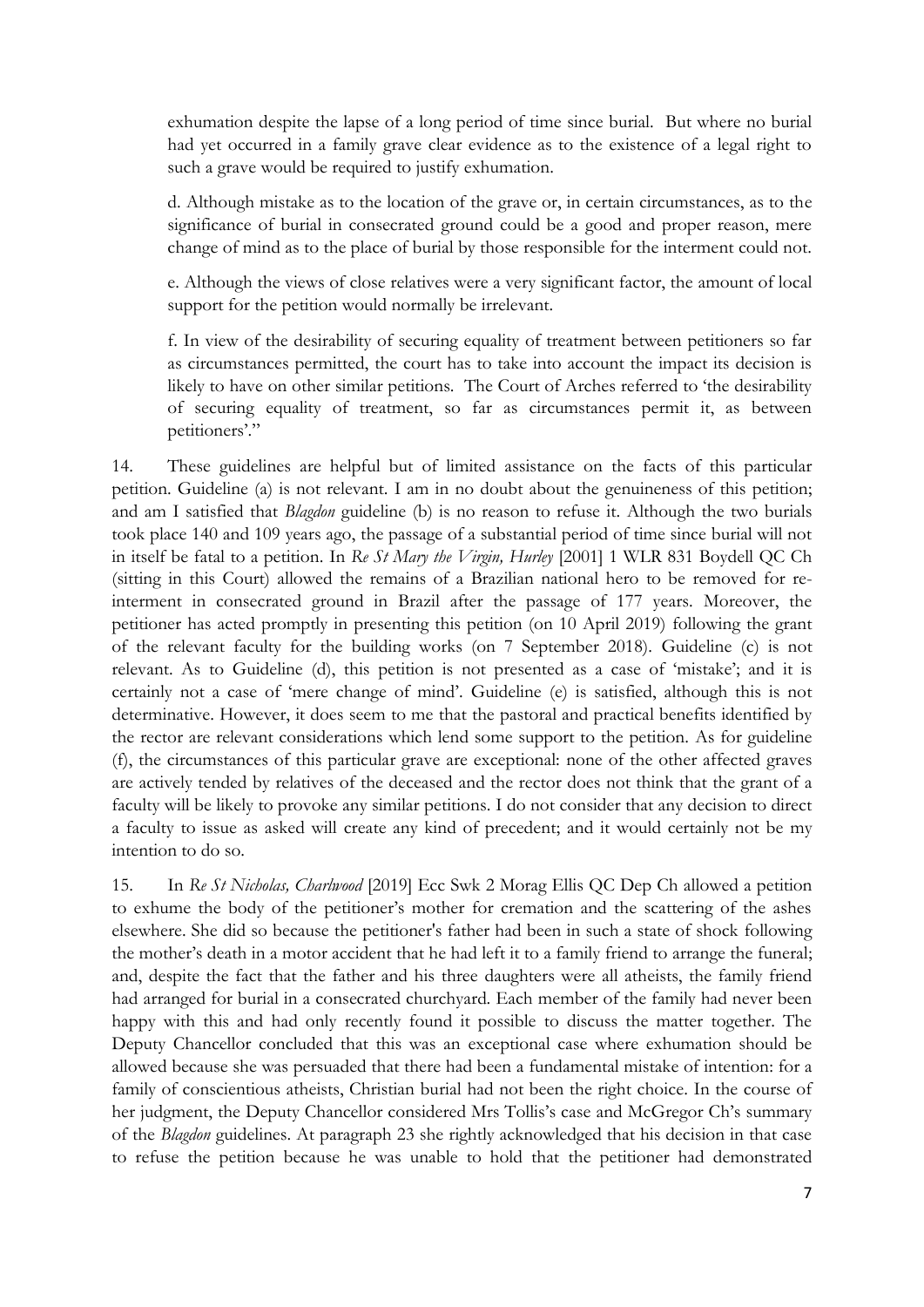exceptional circumstances was not binding on her, although she mentioned it as an example of the application of *Blagdon* in practice, particularly bearing in mind guideline (f). There were other Consistory Court decisions in which petitioners had succeeded. The Deputy Chancellor emphasised that each case must be decided on its own facts in the light of the stringent principles laid down in *Blagdon*. At paragraph 25 the Deputy Chancellor made the point that whilst the guidance in *Blagdon* on particular arguments was valuable, there was no suggestion that the scope of possible exceptions was limited to these categories. The facts of the petition she was considering were said not to fall exactly within all or any of the circumstances specifically addressed in *Blagdon*. At paragraph 26 the facts of the *Charlwood* case were said to be tragic and remarkable. Whilst not a 'mistake' case of the sort which the courts had sometimes considered, such as burial in consecrated, as opposed to un-consecrated, ground as a result of administrative error, the Deputy Chancellor was persuaded that there had been a fundamental mistake of intention in the case before her. In granting the petition, she made it clear that the facts of the case were so extraordinary that she did not consider that her decision would create any kind of precedent; and it certainly was not intended to do so. That decision emphasises the obvious points that whilst the guidance in *Blagdon* on particular arguments is valuable, the scope of possible exceptions is not limited to the categories specifically identified in the judgment in that case; and that each case must be decided on its own facts in the light of the stringent principles laid down in *Blagdon*.

16. That analysis and approach are consistent with the earlier judgment of Eyre QC Ch in *Re All Saints, West Bromwich* [2019] ECC Lic 1. There, unbeknown to the incumbent of the church, some cremated remains had been buried very close to a sewer running through the churchyard. This fact only came to light when repair work needed to be carried out on the sewer, which might cause damage to the memorial and disturb the remains. The deceased's widow requested a faculty to exhume the remains and re-inter them in the same churchyard about 30 feet from their current position. The Chancellor was satisfied that the circumstances were sufficiently exceptional to justify the grant of a faculty for exhumation and re-interment. At paragraphs 7 to 9 of his judgment Eyre QC Ch said this:

"7 The location of this grave was not suitable at the time of the interment. This was because its proximity to the sewer meant that there was a risk that at some future time the memorial would be at risk of damage and the remains at risk of disturbance when works had to be performed on the sewer. That risk has now eventuated. *In Re Christ Church, Alsager* [1999] Fam 42 the Chancery Court of York identified a mistake as to locality by an incumbent as a matter which 'may be persuasive' in support of allowing exhumation. The Court of Arches in *Re Blagdon Cemetery* explained that exceptional circumstances were needed before exhumation could be authorised. In so doing it departed from the approach set out in *Re Christ Church, Alsager* of requiring a 'good and proper reason for exhumation that reason being likely to be regarded as acceptable by right thinking members of the Church at large?'. Nonetheless, at [36 iii], the Court of Arches did agree with the Chancery Court saying that 'a mistake as to the location of a grave can be a ground upon which a faculty for exhumation may be granted'.

8 It would be possible to engage in a sterile academic analysis as to the nature of the mistake which was made in this case and whether it was a mistake as to the location of the grave. That would not be appropriate. The Court of Arches was giving examples of matters which might amount to exceptional circumstances justifying exhumation and not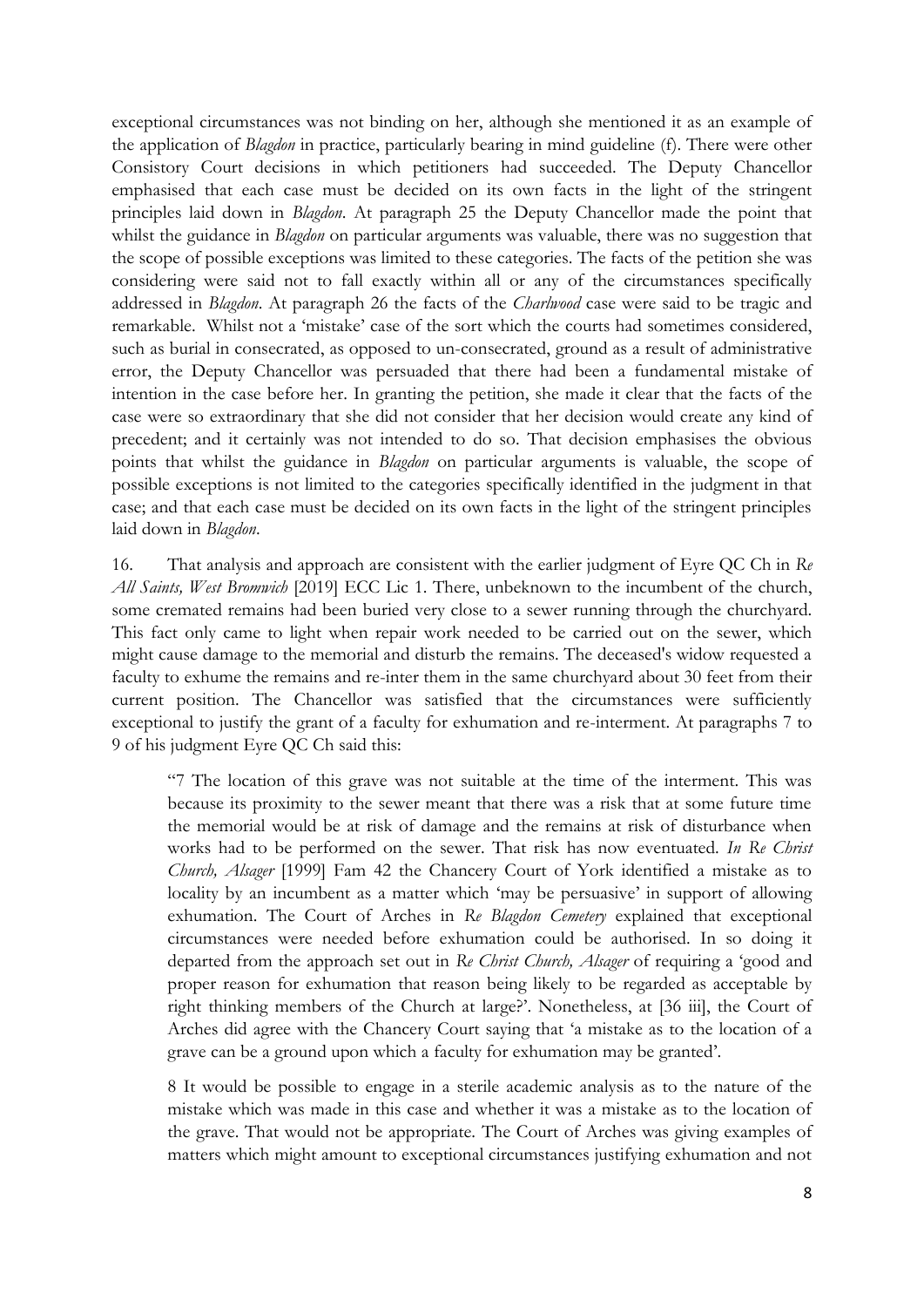saying that there was a closed set of cases in which exhumation was justifiable. The position here is that Derek's Smith's remains are in a location which is unsuitable. That location is unsuitable because there is a significant risk of the remains being disturbed accidentally in the course of necessary works. The risk of such disturbance is incompatible with the safe and seemly preservation of the remains which is one of the purposes of Christian burial. The remains came to be in that location because of a misunderstanding at the time of interment. At that time the location was thought to be suitable because of the misunderstanding about the route of the sewer. Knowledge of the true route of the sewer has revealed that the remains are in an unsuitable location.

9 I am satisfied that the circumstances here are exceptional and that exhumation is potentially permissible. I am also satisfied that the proposed course of re-interment in the same churchyard is appropriate. Accordingly, I direct that the faculty sought be granted."

17. The *West Bromwich* case is clearly distinguishable from the present case since in that case the location of the grave was unsuitable at the time of the original interment because of a misunderstanding about the route of the sewer at that time and the consequent significant risk of the remains being disturbed accidentally in the course of any necessary works to that existing sewer. Here, the location of the grave has, on the petitioner's case, only become unsuitable because of the recently approved and instituted building works in the immediate vicinity of the grave. Nevertheless, the *West Bromwich* case supports the proposition that the fact that human remains are in an unsuitable location may constitute exceptional circumstances which may justify the grant of a faculty permitting the exhumation of human remains notwithstanding the strong presumption in favour of the permanence of Christian burial.

18. On the unusual facts of the present case, I hold that the petitioner has satisfied the court, on the balance of probabilities, that there are special circumstances which constitute good and proper reason for making an exception to the norm that Christian burial in consecrated ground is final. Those reasons are:

(1) that the location of the existing grave is no longer a suitable resting-place for the petitioner's ancestors;

(2) that this situation has come about through no change of mind or physical or mental infirmity on the part of the petitioner or other family members but rather through the decision of the church to embark upon building works in close proximity to the grave for the benefit of both the church and the wider village community;

(3) the petitioner's reasons and case are genuine, his petition is said to reflect the wishes of the known descendants of the two deceased, and the petition was lodged promptly following the grant of the relevant faculty for the building works;

(4) not merely is the petition supported by the PCC and the incumbent but there are valid pastoral reasons, and also good practical reasons (in terms of facilitating access to the main entrance to the extension), in support of the grant of a faculty;

(5) it is proposed to re-locate the grave within the same churchyard in which it is currently located and not to move the remains outside the churchyard's curtilage or to re-bury them elsewhere, still less in unconsecrated ground;